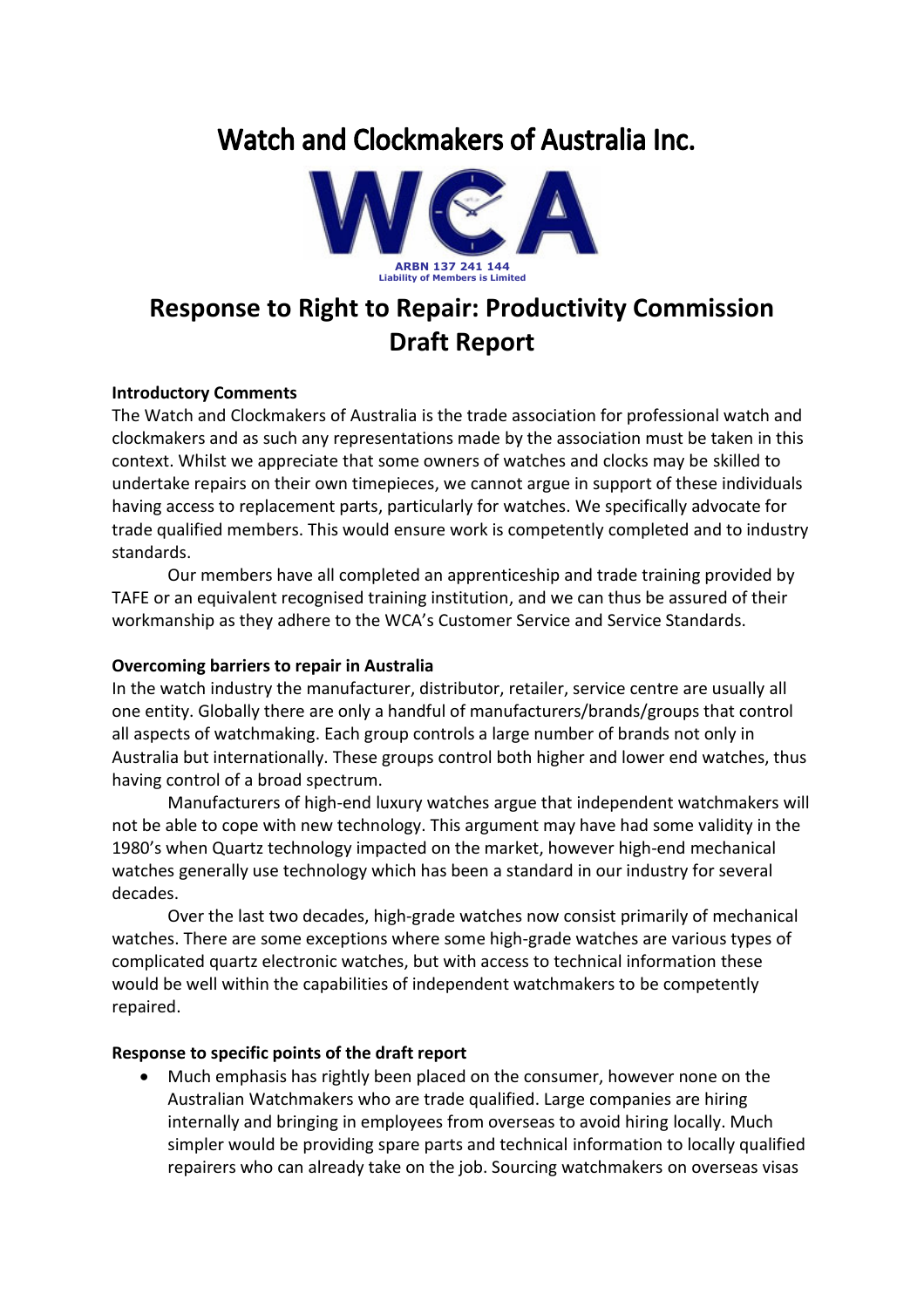or in other restrictive ways, and refusing to provide spare parts affects the viability and sustainability of our local industry, and the training of our future tradespeople.

- The draft report theorises that consumer harm is "likely to be small given the small size of the repair market". This statement seems highly speculative and without foundation. All mechanical watches and even quartz electronic watches require regular servicing (overhauls) every 3-4 years to maintain their performance and water resistance. The work independent watchmakers perform are not just minor repairs but also these requisite major overhauls. Most importantly, the Commission could consider what consumer harm may occur if independent watchmakers' business failed or didn't exist. One of the fundamental principles of "right to repair" movements around the world is to advocate for and promote the rights of small businesses like local mechanics and electronics repair businesses. Independent watchmakers are no different, other than we may be considered a niche industry. It appears that brands have a mindset to exclude independents on the guise of exclusivity and superiority, where qualified independent watchmakers could perform to equal or better standards and customer experiences, with industry cooperation.
- Obvious benefits of independent watchmakers to the consumer are choice, convenience and competition. If independents cannot carry out repairs to high-end watches, the customers will suffer from reduced choice, convenience and competition, particularly for post-warranty repairs. It has become a common consumer perception that a good watchmaker is very hard to find.

#### **Actions of manufacturers that impede trade for independent repairers**

Several watchmaking companies/brands/groups restrict the supply of spare parts, specialised service tools, repair manuals and technical information. There are at least 50 brands managed by 6 large groups, some of which have service centres in Sydney City, who would not entertain a request for spare parts by an independent qualified watchmaker. These include, but are not limited to Rolex, Richemont Group, Swatch Group and Fossil Group.

Omega, which is part of the Swatch group, has recently offered training and spare parts within specific criteria defined by them. The independent watch repairer is required to sign a contractual agreement which requires a significant financial investment in purchasing tools and equipment to a very high level, and also a stock of spare parts which always remain the property of the manufacturer in that it must be sold back if the agreement fails.

#### **Manufacturer warranties can discourage independent repair**

The terms of most Swiss watch warranties deem a warranty void if the watch is serviced by an independent watchmaker. Only original parts can be used in any service to prevent warranties being voided.

While we largely understand why companies may be taking this approach, there is also the fact that there are many highly-qualified watchmakers that could complete these tasks with the aid of spare parts. In situations where the customer is inconvenienced by long warranty repair times or watches having to be sent offshore for repairs, the option of an independent is highly palatable.

The argument which usually is used by these brands as to why they do not provide spare parts to independents is that the independent watchmaker lacks training. However,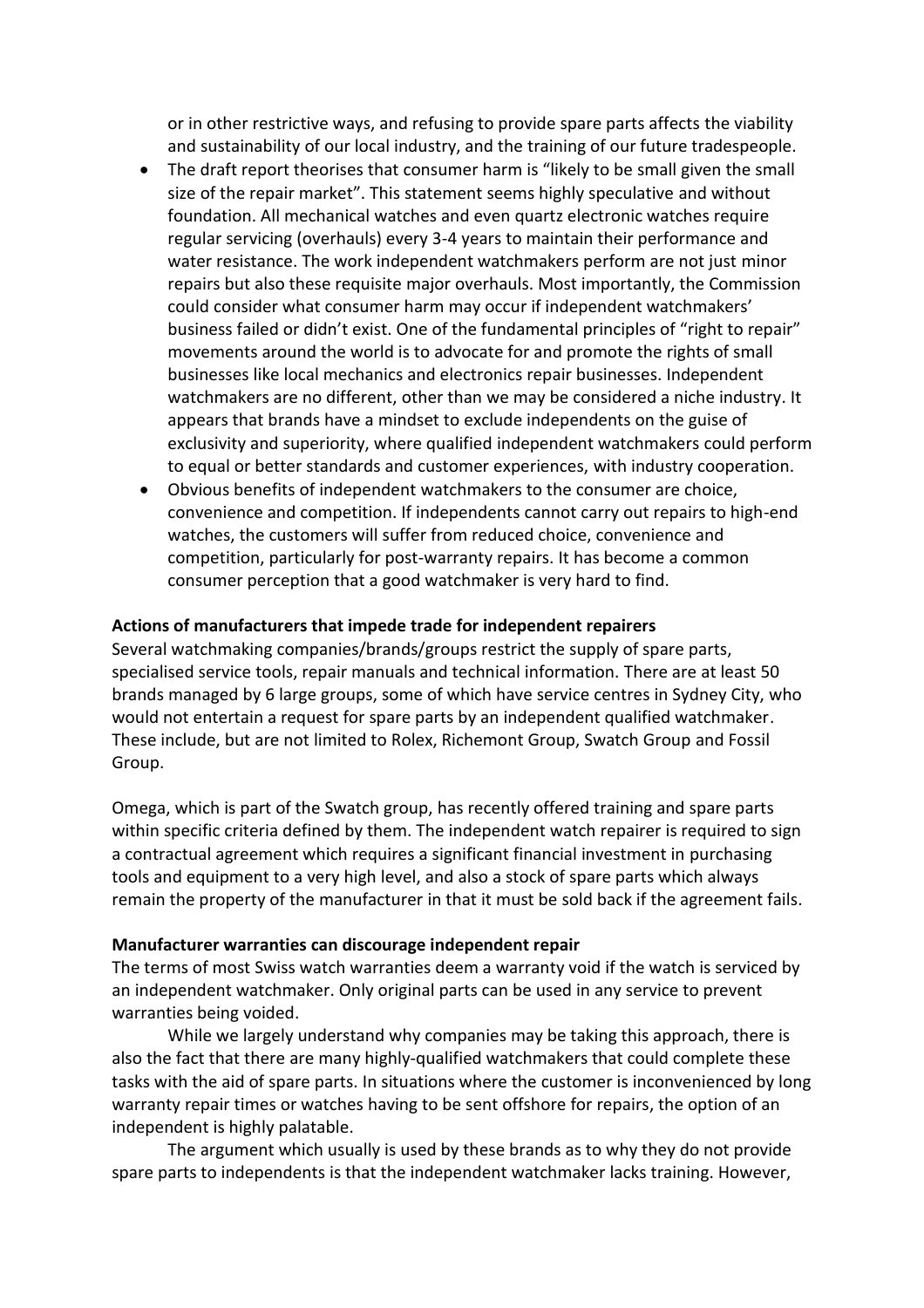this argument very quickly falls apart when they do not supply even their own exwatchmakers with parts.

Another point to consider is that the Swiss watch industry sponsors the Watchmakers of Switzerland Training and Education Program (WOSTEP), which is the most highly regarded training English language program. Even still, graduates of this program are not eligible to receive spare parts from the companies who sponsor this program.

## **Implications of repair issues for e-waste**

Watch cells used in electronic watches are problematic in regard to disposal as some watch cells contain lithium and others contain small amounts of silver oxide. These cells can be economically recycled with less environmental harm. Also to be considered are the significant dangers of button cells being ingested by small children, highlighting the need for proper disposal and handling.

When large brands do not encourage the repair or make it difficult or unpalatable, many watch mechanisms will go straight into landfill not allowing for proper disposal of batteries or other materials that can be recycled. As the WCA encourages responsible disposal at collection points, batteries are collected before mechanisms are discarded, and in many cases, old mechanisms are kept for the future where they could be used for other spare parts to further prevent waste.

#### **What we would like reflected in the Findings**

- We would firstly like to see the Watch Industry recognise the competence of our members.
- The watch manufacturing industry to again provide training opportunities so that our members are able to keep abreast of developments in servicing technology and repair techniques.
- That our members be able to source original genuine spare parts, specialised service tools and technical information for brand watches at reasonable prices and under equitable conditions.
	- $\circ$  The reasonable prices should enable trade price discounts so that parts and labour can be performed to be competitive to manufacturer-offered repair. This would not preclude the manufacturers requesting independents follow recommended retail pricing etc. Regarding equitable conditions, this should imply a fair and balanced agreement that doesn't put unreasonable financial obligations (such as having to spend a significant amount on the brand's tools to be approved) onto independents' businesses, and terms that are agreed upon, not just imposed by manufacturers

#### **How we propose these changes could occur**

The draft report mentioned positive obligation which is one possible solution to the current issues we are facing in our trade, which would be a good start. However, a positive obligation will not necessarily ensure that big brands will adhere to the Commission's proposals, in which all independent watchmakers would have an equal opportunity for spare parts and technical support.

For this reason, communication between the big brands, the WCA, and other stakeholders would be vital. In this manner, there would be a chance for consulting and negotiations to investigate practicable solutions. As a result, there would be an even playing field for the